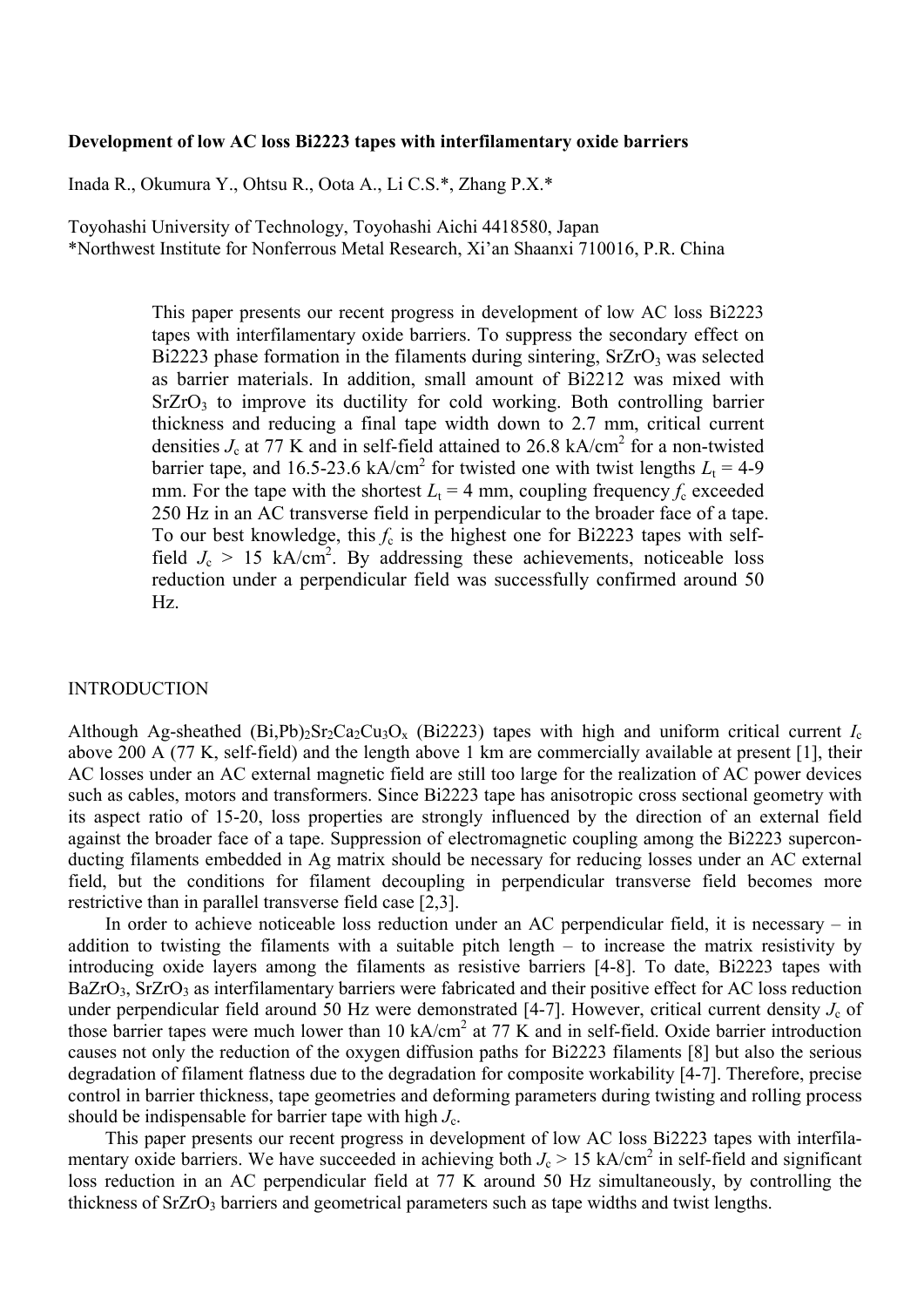### EXPERIMENTAL

Bi2223 tapes with oxide barriers among twisted and non-twisted filaments were prepared by a conventional powder-in-tube (PIT) method. SrZrO<sub>3</sub> (SZO) with a mean grain size below 1  $\mu$ m was used as barrier materials for its compatibility with Bi2223 superconductor. Moreover, an additional  $Bi_2Sr_2CaCu_2O_x$  (Bi2212) powder corresponding to 15wt% was mixed with SZO to improve its ductility for cold working [7]. The precursor powders with a composition of  $Bi_{1.76}Pb_{0.34}Sr_{1.93}Ca_{2.02}Cu_{3.1}O_x$  were packed into a pure Ag tube with an outer diameter of 9.6 mm and a wall thickness of 0.8 mm. Then, the composite was deformed into a hexagonal cross-sectional shape by drawing, with its diagonal length of 1.8 mm. The outside surface of the monocore wire was coated by SZO + Bi2212 pastes. To obtain the sufficient workability of the composite, coating thickness of the paste was set to 70-80  $\mu$ m, which was 30-40% thinner than our previous work [7,8]. 19-pieces of coated monocore wire were stacked and packed into an Ag-Mg alloy tube with an outer diameter of 15.7 mm and wall thickness of 0.85 mm. The

composite was drawn to a diameter of 1.3 mm, cut into several pieces and twisted carefully with various twist lengths. Finally, the twisted round wires were formed into tape shape by flat rolling, and sintered at  $830-840^{\circ}$ C for 200 h with an intermediate rolling process. In fully reacted tapes, the cross sectional size was 2.7 mm  $\times$  0.25 mm and the volume fraction of filaments was approximately 20%. Twist lengths  $L_t$  were measured after removing the sheath parts from final tapes by etching and confirmed to be ranged from 4 to 9 mm. Transverse cross-sectional view for our twisted barrier tape with the shortest  $L_t = 4$ mm is shown in Figure 1. Each filament is confirmed to be partitioned by SZO barrier layers even in tightly twisted sample. From the XRD measurements, we confirmed that the fraction of Bi2223 phase inside filaments attained to 95% in all tapes with SZO barriers.

Critical current *I*c was measured in all tapes with DC four-probe method at 77 K and in selffield, with an electric field criterion of  $1 \mu V/cm$ . The critical current density  $J_c$  was determined from *I*<sup>c</sup> and transverse cross-sectional area of Bi2223 filaments. The AC losses  $Q_m$  at 77 K in a perpendicular transverse field were measured by a pick-up coil method [9]. For the loss measurements, the lengths of tapes were fixed to 80 mm.

### RESULTS AND DISCUSSION

Transport  $J_c$  at 77 K and in self-field for Bi2223 tapes with SZO barriers are shown in Figure 2(a), as a function of inverse of  $L_t$ . By optimizing SZO barrier thickness, tape geometry and deformation method, self-field  $J_c$  attained to 26.8 kA/cm<sup>2</sup> for a non-twisted barrier tape and  $16.5$ -23.6 kA/cm<sup>2</sup> for twisted ones with  $L_t = 4-9$  mm, respectively. Although these  $J_c$  values are still lower than those for commercially available Bi2223 tapes, it



Figure 1 Cross-sectional view of twisted Bi2223 tape  $(L_t =$ 4 mm) with SZO barrier.



Figure 2 Self-field  $J_c$  at 77 K for Bi2223 tapes with SZO barriers plotted against inverse of twist lengths *L*<sup>t</sup>



Figure 3 Frequency dependence of losses  $Q<sub>m</sub>$  normalized to the value at  $f_{op} = f_c$  at 77 K and 0.5 mT for twisted Bi2223 tapes in AC perpendicular field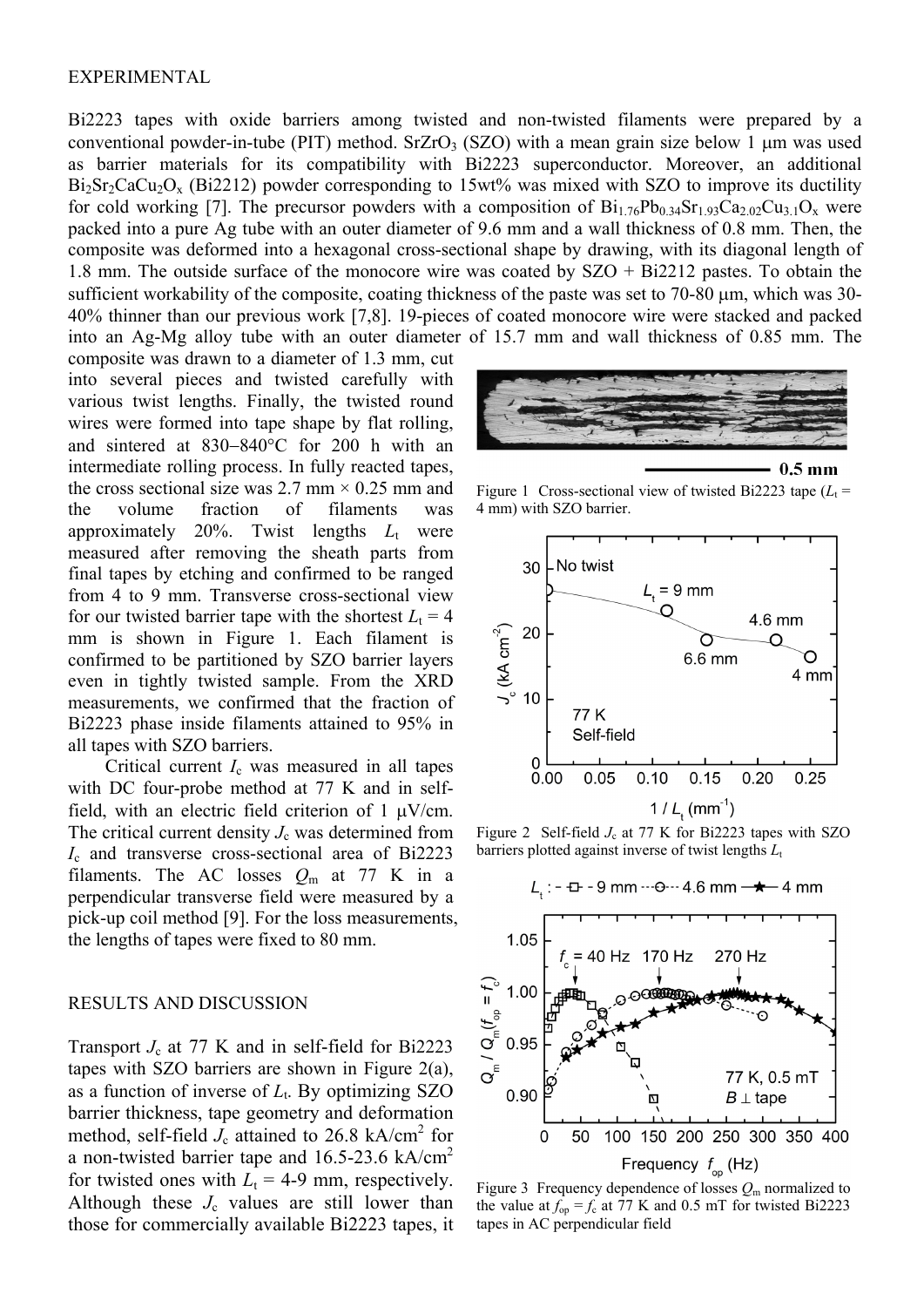is worth to note that the value for our non-twisted barrier tape of 26.8 kA/cm<sup>2</sup> is nearly the same level as tapes without barriers prepared in our laboratory. In addition, the degradation property of  $J_c$  with reducing  $L_t$  for our barrier tapes is nearly the same as the data for non-barrier tapes with twisted filaments and similar tape widths  $w<sub>tane</sub> = 2.4$  mm [8], indicating that introduction of interfilamentary SZO layer with suitable thickness among the filaments hardly affects on wire deformability.

In next, we examined the coupling frequency  $f_c$ for twisted barrier tapes under an AC perpendicular transverse field.  $f_c$  is related with coupling time constant  $\tau_c$  of multifilamentary superconducting wires with normal metal matrix as the expression of  $f_c = 1/2\pi\tau_c$ , and determines the AC operating condition for filament decoupling. To achieve a significant loss reduction by decoupling the filaments, *f*c should at least be higher than operating frequency  $f_{op}$  [4-7]. Figure 3 shows the frequency dependence of losses *Q*m per-cycle for twisted barrier tape with different  $L_t$  at 77 K and in fixed field amplitude  $B_0 = 0.5$  mT. As can be seen,  $Q_m$ data shows the maximum at different frequencies among the tapes with different  $L_t$ . These specific frequencies correspond to  $f_c$  at which coupling loss *Q*c per-cycle included in total *Q*m shows the maximum for each tape.  $f_c$  increases monotonically with decreasing  $L_t$  and attains to 270 Hz for the tape with the shortest  $L_t = 4$  mm. Although the achievement for higher  $f_c$  of 400-500 Hz in barrier tapes was already demonstrated [6,7], transport  $J_c$ s of these barrier tapes were much lower than 10  $kA/cm<sup>2</sup>$ . To our best knowledge, this is the first achievement for both  $J_c > 15$  kA/cm<sup>2</sup> in self-field and  $f_c > 250$  Hz in an AC perpendcular field in a single Bi2223 tape.

In order to confirm perpendicular field loss reduction around 50 Hz for twisted barrier tape with  $L_t = 4$  mm and  $f_c = 270$  Hz, field amplitude



Figure 4 Normalized AC losses  $Q_m/I_c$  at 77 K and 45 Hz for twisted barrier tape with  $L_t = 4$  mm. The data for nontwisted tapes with tape width of 4 mm and 2.7 mm are also plotted as the references



Figure 5 AC losses *Q*m per-cycle at 45 Hz and 125 Hz for twisted tape with SZO barriers ( $Lt = 4$  mm), plotted against perpendicular field amplitude  $B_0$ . A dashed line represents a predition for a tape with fully coupled filaments.

 $B_0$  dependence of losses  $Q_m$  at 77 K and 45 Hz are shown in Figure 4. As the references, the data for non-twisted tapes with their tape widths ( $w<sub>tane</sub>$ ) of 4 mm and 2.7 mm are also plotted. These two reference tapes have no barrier layers so that all filaments are electromagnetically coupled among them under an AC perpendicular field at 45 Hz. In Figure 4, *Q*m for each tape is normalized by its self-field *I*c at 77 K for direct comparison among the tapes with different properties. As can be seen, losses for twisted barrier tape with  $L_t = 4$  mm are reduced by 35–40% at  $B_0$  between 10 and 50 mT, compared with the reference tape with same  $w_{\text{tape}} = 2.7$  mm and fully coupled filaments. Such remarkable loss reduction around 50 Hz is attributed to simultaneous achievement for  $f_c > 250$  Hz and  $J_c > 15$  kA/cm<sup>2</sup>. Furthermore, due to the difference in tape widths, losses for our twisted barrier tape with  $w_{\text{tane}} = 2.7$  mm are estimated to be 70-80% lower than those for the reference tape with wider  $w_{\text{tape}} = 4 \text{ mm}$ .

Figure 5 shows the losses *Q*m per-cycle at 45 Hz and 125 Hz as a function of perpendicular field amplitude  $B_0$  for the tape with  $L_t = 4$  mm. As shown in Figure 5, the losses  $Q_m$  per-cycle are increased